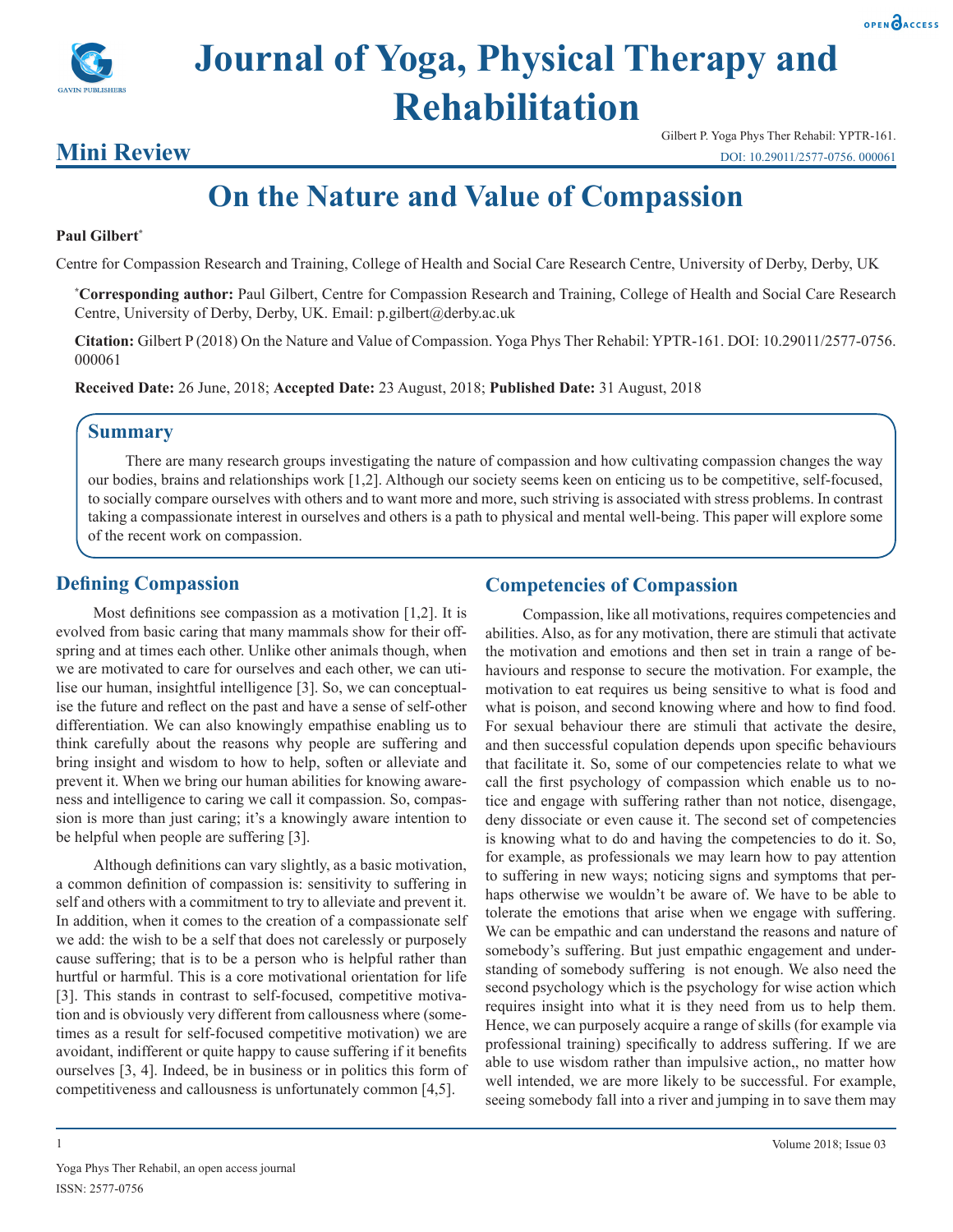appear to be compassionate but not if one can't swim and needs to be rescued oneself! Having a well-intentioned and empathic and kindly nurse or physiotherapist but who hasn't really bothered to train that hard to understand what to do is not that helpful. Doctors with a good bedside manner may be liked but that does not ensure clinical competence. So, compassion is not just intention and desire. Genuine compassion is also the commitment to work out wise action; hence our commitment to train as much as we can in our profession. So, competencies like how to pay attention, how to tolerate distress, empathic insight into the nature causes of suffering with acquired wise action, are all part of compassion.

In the contemplative traditions the wisdom that is sought is not so much specific skills but understanding the nature one's own mind in order to be helpful to others. This basic desire to become enlightened in order to enlighten others is called bodhicitta [3]. The idea is that without insight into oneself it's difficult to help others have insight into their minds and free themselves from some of the cravings, traps and illusions of mind that cause suffering. Hence the contemplative traditions invite people to become mindful observers of their own minds in order to better understand how they work and thereby be more likely to enact wise compassionate action rather than harmful action.

### **Compassion and Emotion**

Compassion is not a particular emotion. For example, somebody (like a fire-fighter) rescuing a family from a burning house wouldn't be in a calm state of mind but anxious and focused. Somebody fighting injustice could be in an angry state of mind and inspired to take action because of anger. Sitting with a person who is dying one might feel sad. Seeing somebody benefit from the help you give them may create joy. So, the emotions of, and feelings that accompany, compassion depend very much on the context in which this motive (to be helpful) is expressed and experienced [3]. What links all of these emotions of 'firefighter anxiety' or 'injustice anger' or 'sadness consoling' is the motivation to be helpful, to address and try to alleviate suffering or prevent it.

This also makes compassion different to kindness because kindness doesn't require a focus on suffering. For example, if I remember your birthday we might call that kind rather than compassionate. If on the other hand I donate a kidney we would see that as compassion rather than kind because compassion involves addressing suffering. Our ongoing research has demonstrated this. In fact, the centre of compassion is courage rather than kindness [3]. Kindness is a way being compassionate, but it is courage that enables us to actually engage with suffering. Working with infectious disease like Ebola is an obvious example where medical professionals show enormous courage. In fact, without courage and a preparedness to engage what is difficult and painful it is unlikely that compassion would get very far.

Compassion is also sometimes confused with love. However, the strongest compassion is for those we don't love. As a professional we can be very compassionate to people and clients that we don't particularly like, don't want to see again and certainly wouldn't want as friends or feel we love them in the traditional Western sense. For compassion we simply address their suffering in as wise and dedicated ways as we can, regardless of whether we like them or not. So, keeping clarity about the nature of compassion in our professions is important.

## **Fears, Blocks and Resistances and the Flow of Compassion**

Compassion can flow to others, from others and to ourselves. People can be competent and motivated to operate in all these flows of compassion but sometimes there are blocks, fears and resistances to some of the flows [3]. Fears relate to wanting to give and receive compassion to self and others but one is frightened of doing that. For example, some people can be very anxious of receiving compassion. Sometimes this is because they don't trust it, or the motives of those offering it, or because they have intense self-reliance issues, or because they feel they don't deserve it or if people really knew about them they wouldn't be compassionate. They have a belief that 'if you knew what went on in my mind you wouldn't think I deserve compassion'. For some people from traumatise backgrounds feelings of being cared for can reactivate grief and trauma memories [3]. Sometimes shame stops us from reaching out for and being open to compassion [4,6]. For some people self-compassion can feel like an indulgence or even a weakness. Sometimes we may hold back from offering compassion if we are not sure if our help and compassion will be accepted or if we are not sure how to help. Sometimes people going through grief or a major illness like cancer notice that their friends can almost avoid them or avoid talking about these crucial issues because they feel awkward and don't know how to address the problem. Friends and colleagues may hold back on compassion openness because they may struggle to know how to deal with the emotional fallout from these life experiences.

Blocks are when people are not fearful or resistant and would like to be compassionate, but they don't know how or opportunities are constrained by their environments. Sometimes people feel compassion for problems in the world but don't know how to help or feel helpless or overwhelmed and disengage. There are many complaints from those working in the health service that they would like to spend more time with their clients (offer more compassion) but bureaucracy and time constraints limit them. Anger, burn out and stress at working in a system that one feels frustrates rather than facilitates one's compassionate intent should never be confused with compassion fatigue which it sometimes is [3]. Sometimes people can feel they do run out of compassion if they are overwhelmed or exhausted, as (say) in people caring for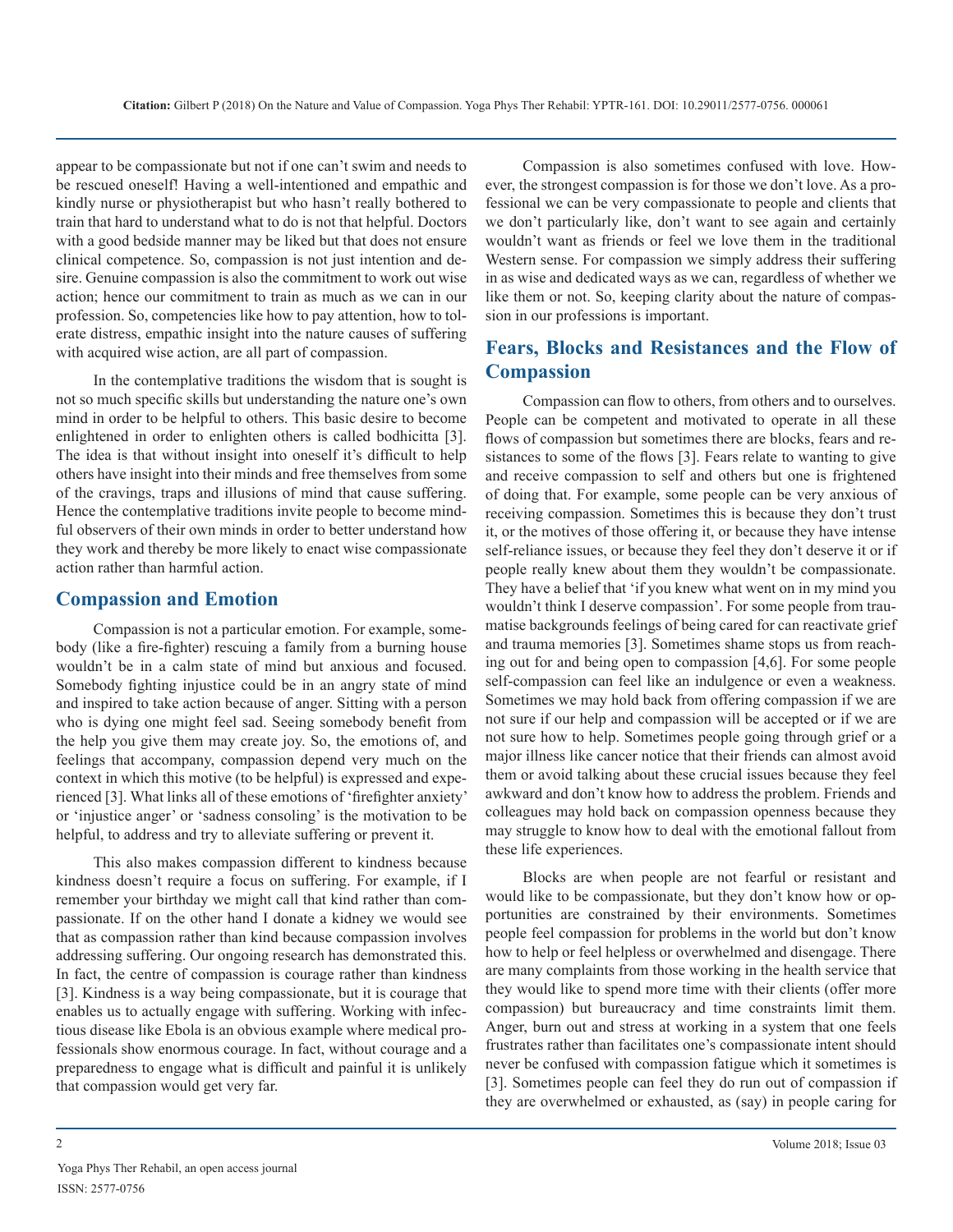dementing relatives. They are not fearful of being compassionate nor resistant but are simply exhausted and possibly at times resentful at the impact on their lives of the caring role.

Resistances are when we are not frightened of compassion nor are we blocked by ignorance or opportunity, but we simply don't want to be compassionate because perhaps we see it as too costly or maybe not our responsibility. Resistance to being compassionate to others has many sources as the recent immigrant crisis has all too well demonstrated. For example, we may not wish to be compassionate to people we don't like or see as different to us in some way, or if we think it will cost us too much, or if we think they wouldn't appreciate it or will not use our help (why help people who are obese, smoke or have alcohol problems who don't do much to help themselves).

People are becoming increasingly aware of the importance of self-compassion. Given the definition above this simply means that we are prepared to engage with our own suffering and find the wisdom to alleviate and prevent it and not carelessly or purposely cause ourselves harm. Here too there can be fears, blocks and resistances. We can be frightened of compassion when it stimulates a lot of unprocessed emotion in us [3]. We can feel blocked when we don't know how to be self-compassionate. We can be resistant when we think self-compassion is an indulgence or weakness and what is called for is toughness. There are many ways in which we can knowingly be harmful to ourselves but dismiss it. For example, eating or drinking too much, not exercising, not complying with medication or not practising healthy lifestyles. Harsh and hostile forms of self-criticism can be also be quite harmful [3].

It is sometimes said that one can't be compassionate to others unless one is compassionate to oneself. However, there is in fact no evidence for this belief and it's something of a perpetuated myth. The flows of compassion are overlapping but also different processes [3]. I've seen many people in the health professions who are extremely compassionate to their patients, and indeed as people, but are very harsh and critical of themselves; sometimes they are harshly self-critical perfectionists. On the other hand, there are individuals who are very 'compassionate' to themselves but not at all to others. We call them narcissistic.

### **Understanding Our Minds**

One of the key things in using compassion to help ourselves and our clients is to understand the nature of our mind. The evolutionary approach to compassion begins with an understanding that we are prone to suffer partly because we are evolved, biological beings [2] who come ready-made with two arms and two legs, a digestive system, a brain and mind with capacities for anger, anxiety, joy, last, love, sex vengeance, and caring. These have all been built for us not by us [3,6]! We were built by our genes none of which we chose. We didn't choose our gender, ethnicity

and many other things such as potential sports or musical talent. In addition, the way our genes (via epigenetics) and bodies are choreographed is very much linked to the environment [1,2,4]. If I had been kidnapped as a three-day-old baby into a violent drug gang and had seen violence and been victim to it this version of Paul Gilbert writing this paper would not exist. A very different, probably violent and callous version of me would exist. Even my genetic expressions, the genes that had been turned on and off in me, and the maturation of my frontal cortex (amongst other things) would differ. And even more amazing is that probably if these two versions could somehow meet they probably wouldn't like each other! The drug baron Paul Gilbert might even be prepared to kill off Prof Paul Gilbert if he got in the way!

So, insight into the need for compassion comes partly when we see the causes of suffering as having their roots in the reality of being short lived, (been born, ageing, decaying and dying) socially choreographed, biological beings. We see that all life is in constant flux; that nothing stays the same or remains the same even moment to moment. We, and all who we love come into existence and go out of existence; there is no permanence anywhere. The body that we enjoyed when we were 20 is slow and may be riddled with arthritis when we are 70 or suffers various ageing conditions and dementias. So, when we step back and think of this reality, of being transient beings acting out old evolved motivations for survival and reproduction (the repeating archetypal dramas of human existence) we realise that so much of what we are, and what goes on in our minds, is absolutely not our fault.

One of the important implications and mind training principles therefore is that we learn not to over identify with the contents of this short-lived biological brain; for that is one of the great illusions that traps us in identities that can be painful or narcissistic. Rather we see ourselves as a consciousness that is experiencing a particular pattern of energies with gene built and socially shaped patterns that are flowing through us [4]. Cultivating our own compassionate mind therefore requires us to understand these realities and our inner patterns as best we can and then take responsibility for their enactments. So, I may not be responsible for how and why my mind has a tendency to hunger, sexual desire, tribal belonging, anxiety, anger or even violence but it is my responsibility to recognise these systems in me and try as best I can not to act them out harmfully. In psychotherapy we use the analogy that it may not be our fault if a hurricane takes off our roof, but it is our responsibility to get it fixed. Many things are not our fault, but they are our responsibility.

So compassionate wisdom invites us to see that we, and all living things around us, have all just found ourselves here and have been given a particular biological form, various vulnerabilities, sensitivities and dispositions because of our genes and particular life experiences. All living things are trying to do the best they can to survive, reproduce and avoid suffering. The problem is that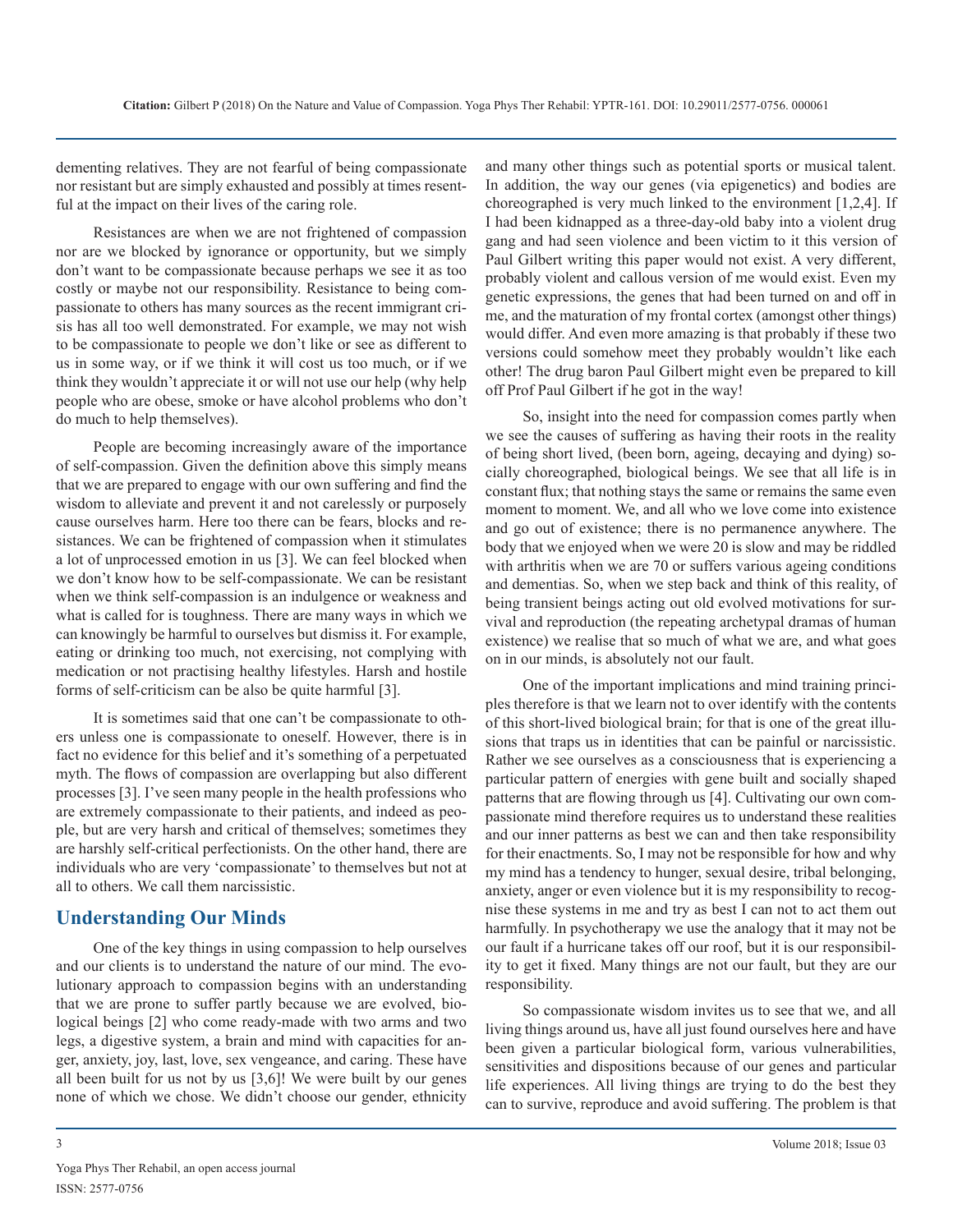some of these old motivations, such as for status, power, control, sexuality, and tribal conflict can be very harmful. Hence the need for mindful awareness of the tricks of the mind. Mind compassion provides an opportunity to see into these layers of the mind and begin to choose how to work with them, based on this overriding principle of trying to be helpful not harmful. We can train how to tune our minds into what nourishes us and others rather than what is hurtful or unharmful.

## **Why is Compassion Helpful**

Stated briefly the human mind is a melange of multiple motivational systems which can often be in conflict with each other [7]. Central to whether we are compassionate or not is which motivational system is controlling our minds and actions [6]. When caring motivation systems, and their derivatives of compassion, are in control of the mind, they organise the mind, and its physiological infrastructures, in ways that are different from other motives such as competitiveness and power-control [1,2,7].

The evolution of caring evolved hundreds of million years ago [8]. One of the key qualities was caring for offspring. Reptiles such as turtles and fish show no caring behaviour. Once the offspring are hatched from hundreds of eggs they are on their own. Mortality is very high, and most won't make it to adulthood. So, the evolution of caring behaviour was a major evolutionary adaptation that required brains to be changed such that the parent: 1. Would not leave the eggs or offspring but stay close and offer protection 2. would be aware of the needs and distress signals of the infant and respond to them; for example, providing food and comfort.

This basic biological system, of turning towards and being attentive to the distress and needs of another and then taking action, has therefore been evolving in mammals for many millions of years. Allied to care giving, the offspring of mammals evolved capacities for seeking out caring others, staying close to them and being physiologically regulated, soothed and calmed by them. In order for this to happen there has to be brain systems that can detect and be physiologically responsive to caring signals [1,2,3].

Research has now begun to pinpoint the physiological systems underpinning caring and responding to being cared for. For example, one hormone, oxytocin is particularly important for caring behaviour. Oxytocin is also linked to our feelings of well-being, interested in being social and caring [1,2]. The autonomic nervous system has also been adapted for caring behaviour. For example, it has two branches: The sympathetic and parasympathetic nervous system. The sympathetic system is designed for action and activation, increasing heart rate, breathing and activity in various organs including oxygen to the muscles, whereas the parasympathetic system is associated with rest and digest. The parasympathetic system slows heart rate, breathing and slows activity in various organs. Without a parasympathetic nervous system your heart rate would float up to around 120 bpm but with a well-functioning one it could be between 60 and 90 bpm. Part of the parasympathetic system, known as the vagus or vagal nerve, underwent evolved adaptations to enable mammals to be together (especially parent and infant) and for caring behaviour to have a calming influence on the recipient [9]. For this and many other reasons therefore oxytocin and other neurotransmitters and hormones along with the balancing of the autonomic nervous system play important roles in caring behaviour and responding to being cared for [1,2]. Hence, demonstrating the complexity of how this motivational system organises a range of physiological systems [1,2,9,10].

To summarise then we are evolved beings that have different motivations. In addition, unlike other animals we have a kind of intelligence that allows us to knowingly operate and cultivate these motivations. When we use our intelligence harmfully we end up with tribal conflicts, tortures and many of the horrors humans have committed against each other over thousands of years . Whereas when we harness our intelligence for caring and compassion motivations we can achieve major changes in the world [4]. As we begin to understand how these different motivations work through our bodies and organise the physiological patterns in our brains and styles of thinking and feeling, we can start to think about how we want to harmonise our minds and what motivations do we want to cultivate and live from.

### **Harnessing Compassion**

The basic premise then is that compassion motivation operates through and organises a range of physiological systems that are conducive to well-being and social responsibility [4]. The exact details of this arrangement is explored elsewhere in a number of chapters [1,2]. The more we understand the complex evolution and physiology of caring and compassion the more we recognise that these motivational systems benefit from contexts that support them and cultivate them. In addition, compassionate mind training is now appearing in a variety of arenas such as for clinicians, schools, businesses and the general public [1,2]. Part of this is linked to the capacity for our new 'thinking and insight' brains, which are different from other animals. It is clear that we have a form of intentionality that other animals don't have. For example, no lion can wake up in the morning and go circuit training to get fitter and faster in order to hunt; no animal can purposely train at anything nor choose to change their diet. Humans obviously can. What has become increasingly clear is that we can also train our minds in such a way that through a process called neuroplasticity we can literally change our minds and neurophysiology [11,12].

One obvious example is the impact of imagery on the mind. For example, if you are hungry and you see a lovely meal this may stimulate an area of your brain called the hypothalamus which makes your stomach acids and saliva start to flow. However, you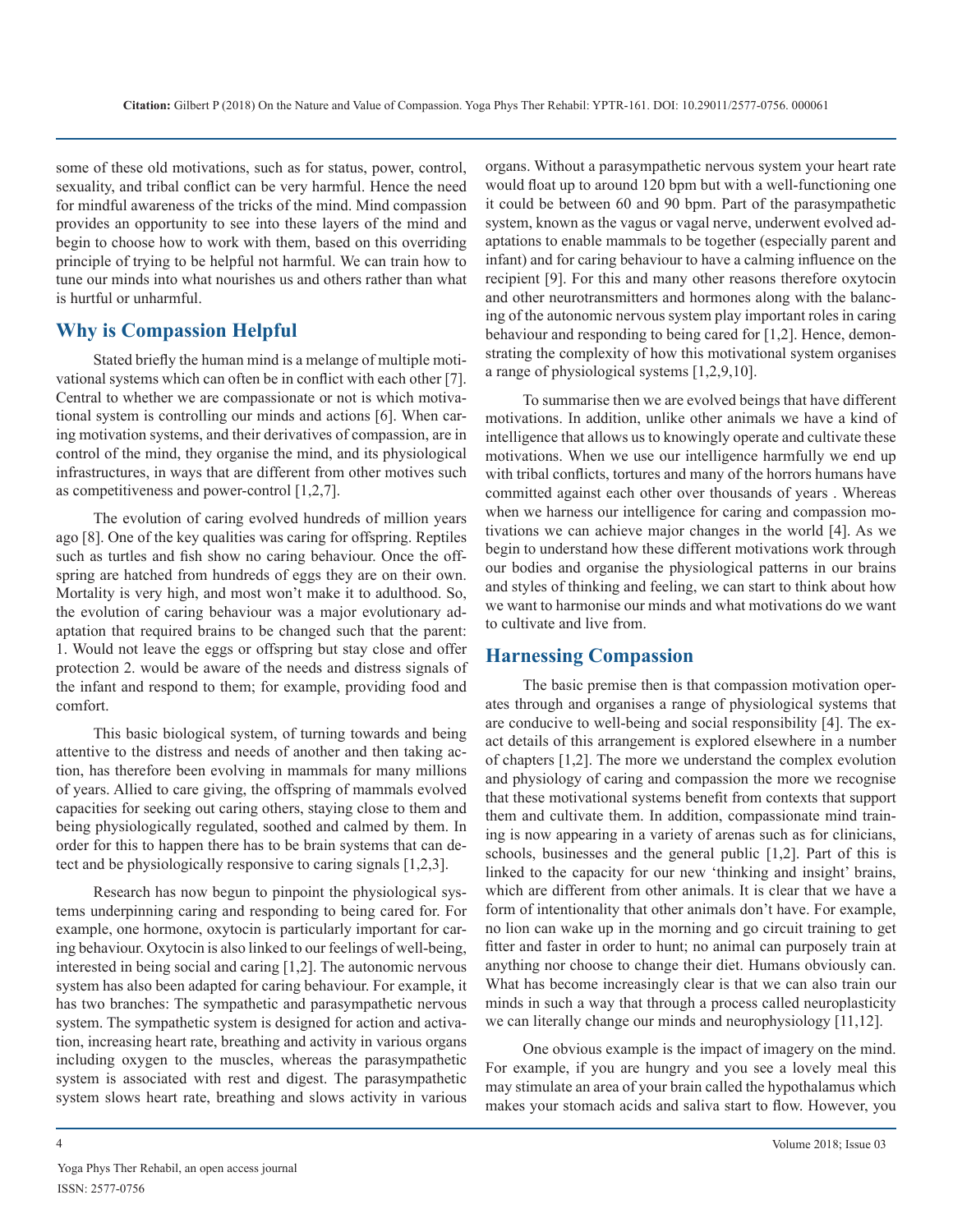might not have any money or it's late at night, so you just lay in bed and imagine this wonderful meal. Just your imagination will stimulate your hypothalamus. Or you see something erotic on the television. This will stimulate your pituitary, a small set of cells in the middle of your brain, and set in motion a cascade of physiological systems to offer you sexual arousal. This is all part and parcel of biologically prepared pathways that your genes built for you. But equally you can lay in bed and fantasise and stimulate those same cells in your pituitary through your own fantasy that you are guiding and generating on purpose.

These principles are also useful for understanding how and why when people fantasise, ruminate and imagine fears and threats in the future, or are self-critical, or have vengeful ruminations they are stimulating particular physiological systems which increased susceptibility to a range of physical and mental health disorders. In contrast, the deliberate practice of compassionate motivation imagery stimulates a completely different set of physiological systems which are conducive to physical and mental health. There is now growing evidence that repeatedly practising compassion [imagery and compassionate motivation and behaviour has neuro](https://global.oup.com/academic/product/the-oxford-handbook-of-compassion-science-9780190464684?cc=in&lang=en&)physiological impacts particularly but not only in the frontal cortex, and processes such as the immune and cardiovascular systems [\[11, 12\]. Alongside this there is a number of studies showing a](https://www.routledge.com/Compassion-Concepts-Research-and-Applications/Gilbert/p/book/9781138957190)  range of benefits on well-being and prosocial behaviour through compassion training [13,14].

As the physiological mechanisms of compassion have become better understood so have ways of stimulating those mechanisms. For example, there is good evidence that people can use their [bodies to support the minds and in particular practice stimulating](https://onlinelibrary.wiley.com/doi/abs/10.1111/spc3.12018)  the physiological infrastructures that support compassion particularly the vagus nerve [10]. One such practice is breathing practices [where individuals practice breathing deeper and slower than they](https://pdfs.semanticscholar.org/a7bb/f86f8a45dc42569fb7f3e38783eccfa10096.pdf)  would normally, commonly focusing on the out breath [15]. Yoga to has been introduced as a way of stimulating a range of bodily systems that can play a role in compassion processing for helping with recovery from trauma [16]. Compassion training has also [been used in rehabilitation for people with acquired brain damage](https://global.oup.com/academic/product/the-caring-motivation-9780199913619?cc=in&lang=en&)  [17]. So, we are beginning to understand that deliberately trying to train and stimulate the physiological infrastructures that evolve to support compassion (and increasingly we are understanding this can be done in different ways such as with mindfulness, yoga, breathing practices, compassion focusing) has a range of effects [on general well-being, prosocial behaviour and also physical and](https://www.ncbi.nlm.nih.gov/pubmed/29333483)  mental health. Importantly however, we are also learning that specific practices may well have specific physiological effects [12]. Understanding how to coordinate different aspects of compassionate mind training, for different kinds of problems and for different kinds of individuals, holds great promise for the future.

## **Conclusion**

This paper has reviewed briefly our insights into the nature and value of compassion as an evolved motivational system. Research is revealing the range of neurological and physiological systems that compassion influences that are conducive to well-being and prosocial behaviour and can play a significant role in recovery from mental and physical health difficulties. In addition, clinicians are also practising compassion for themselves, using compassion training for how better to engage with their clients and guide their clients into these practices too. It is hoped that with the improving scientific understanding of the nature and training in compassion the next years will see increasing efforts to deliver this training to both clinicians, their clients in a range of settings, as well as in schools businesses, leadership style, political movements and for the general public. For more information see www.compassionatemind.co.uk

#### **References**

- 1. [Seppalä E, Simon-Thomas E, Brown S, Worline MC, Cameron CD et](https://global.oup.com/academic/product/the-oxford-handbook-of-compassion-science-9780190464684?cc=in&lang=en&)  al. (2017) The Oxford Handbook of Compassion Science. New York: [Oxford University Press](https://global.oup.com/academic/product/the-oxford-handbook-of-compassion-science-9780190464684?cc=in&lang=en&).
- 2. [Gilbert P \(2017\) Compassion: Concepts, Research and Applications.](https://www.routledge.com/Compassion-Concepts-Research-and-Applications/Gilbert/p/book/9781138957190)  London: Routledge.
- 3. Gilbert P (2017) Compassion as a social mentality: An evolutionary approach. In: P. Gilbert (ed). Compassion: Concepts, Research and Applications. (p. 31-68). London: Routledge
- 4. Gilbert P (2018) Living Like Crazy. 2<sup>nd</sup> edition York: Annwyn House.
- 5. [Furnham A, Richards SC, Paulhus DL \(2013\) The dark triad of person](https://onlinelibrary.wiley.com/doi/abs/10.1111/spc3.12018)ality: A 10-year review, Social and Personality Psychology Compass [7: 199-221](https://onlinelibrary.wiley.com/doi/abs/10.1111/spc3.12018).
- 6. [Gilbert P \(2017\) Shame and the vulnerable self in medical contexts:](https://pdfs.semanticscholar.org/a7bb/f86f8a45dc42569fb7f3e38783eccfa10096.pdf)  the compassionate solution. Medical Humanities.
- 7. [Huang JY, Bargh JA \(2014\) The selfish goal: Autonomously operating](https://www.ncbi.nlm.nih.gov/pubmed/24775120)  [motivational structures as the proximate cause of human judgment](https://www.ncbi.nlm.nih.gov/pubmed/24775120)  [and behavior. Behavioral and Brain Sciences 37: 121-175](https://www.ncbi.nlm.nih.gov/pubmed/24775120).
- 8. [Mayseless O \(2016\) The Caring Motivation: An Integrated Theory. Ox](https://global.oup.com/academic/product/the-caring-motivation-9780199913619?cc=in&lang=en&)ford University Press.
- 9. [Porges SW, Furman SA \(2011\) The early development of the auto](https://www.ncbi.nlm.nih.gov/pubmed/21516219)[nomic nervous system provides a neural platform for social behaviour:](https://www.ncbi.nlm.nih.gov/pubmed/21516219)  A polyvagal perspective. [Infant and child development](https://www.ncbi.nlm.nih.gov/pubmed/21516219) 20: 106-118.
- 10. [Mather M, Thayer JF \(2018\) How heart rate variability affects emotion](https://www.ncbi.nlm.nih.gov/pubmed/29333483)  regulation brain networks. Current opinion in behavioral sciences 19: [98-104.](https://www.ncbi.nlm.nih.gov/pubmed/29333483)
- 11. [Weng HY, Fox AS, Shackman AJ, Stodola DE, Caldwell JZ, et al.](http://journals.sagepub.com/doi/abs/10.1177/0956797612469537)  [\(2013\) Compassion training alters altruism and neural responses to](http://journals.sagepub.com/doi/abs/10.1177/0956797612469537)  suffering. [Psychological science](http://journals.sagepub.com/doi/abs/10.1177/0956797612469537) 24: 1171-1180.
- 12. [Hildebrandt LK, McCall C, Singer T \(2017\) Differential effects of atten](https://link.springer.com/article/10.1007/s12671-017-0716-z)[tion-, compassion-, and socio-cognitively based mental practices on](https://link.springer.com/article/10.1007/s12671-017-0716-z)  [self-reports of mindfulness and compassion.](https://link.springer.com/article/10.1007/s12671-017-0716-z) Mindfulness 8: 1488-1512.